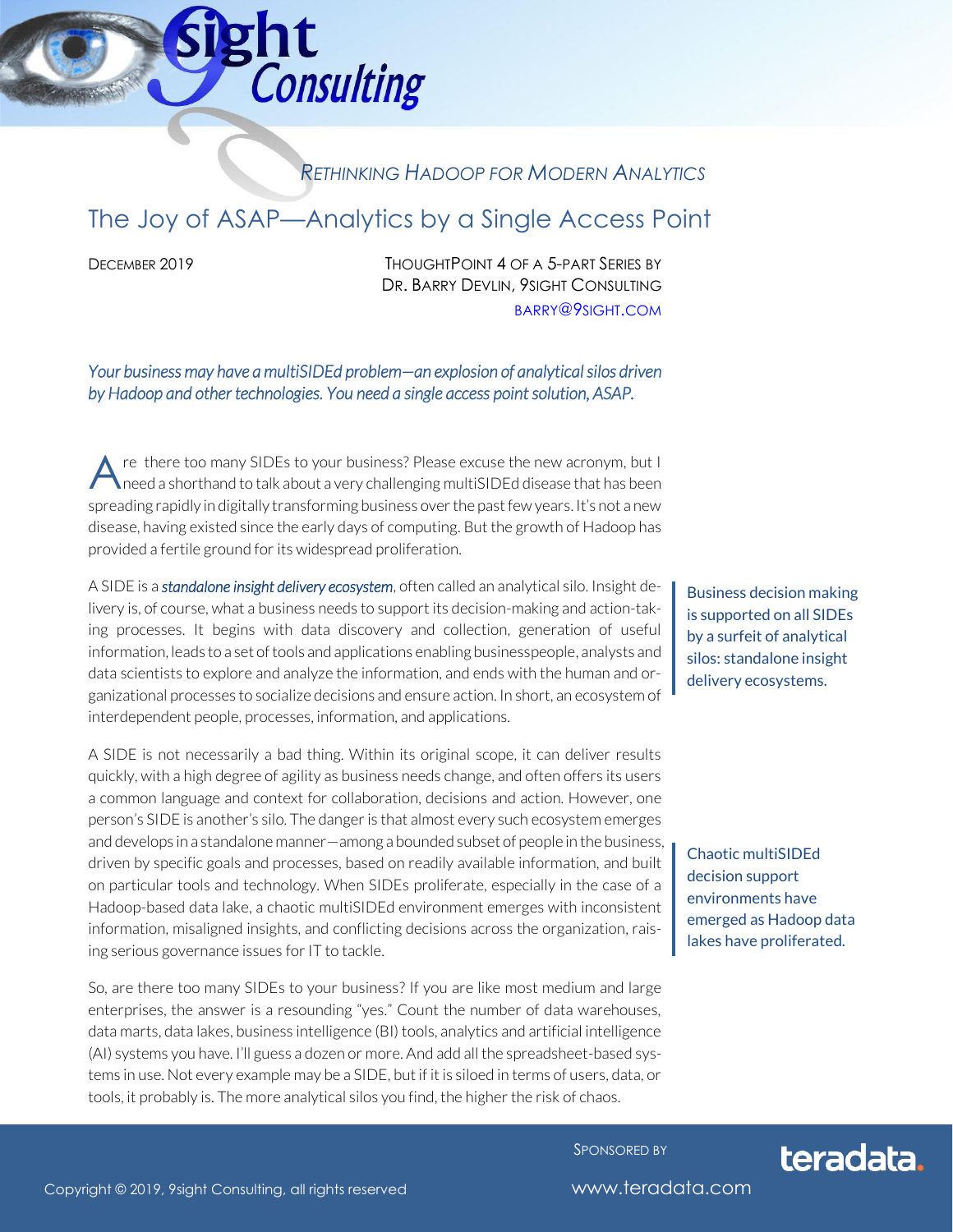## On the wrong SIDE of history

he plague of SIDEs is a historical fact. Why has it spread so widely? The individual The plague of SIDEs is a historical fact. Why has it spread so widely? The individual causes are not too difficult to understand, but their complex interactions have made this multiSIDEd problem difficult to eradicate. These causes include:

- *1. Businesspeople want instant satisfaction:* Businesspeople have always wanted to just "get things done," but with digital transformation the pressure for immediacy is immense. The fastest way to instant answers is to commission a standalone solution for your specific case. Arguing against instant satisfaction is a losing strategy.
- *2. There's comfort in the familiar:* Having a solution that you understand and works for your needs leads immediately to trying to expand it when new needs arise. SIDEs are thus very sticky; their users seldom want to move to another solution.
- *3. Technology just won't stand still:* New tools are certainly good news for addressing long-standing or intractable problems or finding new opportunities. Unfortunately, they usually come with specific prerequisites or unique ecosystems. The biggest and most important offender is the extended Hadoop ecosystem (as discussed in previous articles in this series) which has driven an explosion of SIDEs in yet another set of disparate data stores and computing environments.
- *4. Consistency with agility is a big ask:* IT has long tried to drive cross-enterprise data consistency with efforts such as data warehousing to combat multiSIDEd proliferation. It's a laudable goal. But such projects tend to be slow to deliver and even slower to change with the business. Trying to fix the problem with yet another data warehouse or data lake exacerbates the problem.
- *5. Existing data architectures are largely monolithic:* The traditional data warehouse architecture was (and is) a powerful concept.At its inception in the mid-1980s, the only technology capable of supporting its aim for data consistency combined with ease of access was relational database (RDB) technology. There's more to IT life today than RDBs, although they will play a key role in solving the multiSIDEd challenge.

In a 2018 global Teradata survey<sup>1</sup>, nearly three quarters of respondents with analytics systems said that analytics environment complexity is a problem. Multiple studies, anecdotes, and personal experience confirm the growing challenge of analytical silos. As analytics and artificial intelligence opportunities have proliferated, a plethora of SIDEs have been developed, most commonly via the extended Hadoop ecosystem. At a recent count, I found over thirty different data storage environments, twenty-plus access methods, and more than fifteen streaming systems in the Hadoop project space. Together, they enable the development of an almost innumerable variety of analytical silos even within a single business function, never mind across the organization as a whole.

Today, there is a solution. Let's call it ASAP—Analytics by a Single Access Point—and most organizations do indeed need it ASAP. To make the acronym work, I'm using *analytics* here in the broadest sense to cover all types of BI, AI, spreadsheets, etc. Let's explore the solution now.

Businesspeople want it all and want it now. And they are very comfortable when they get it. Don't mess with their SIDEs!

Hadoop has driven an enormous growth in the number and variety of analytic solutions, leading to a multiSIDEd problem for governance.

ASAP—Analytics by a Single Access Point can solve the multiSIDEd problem.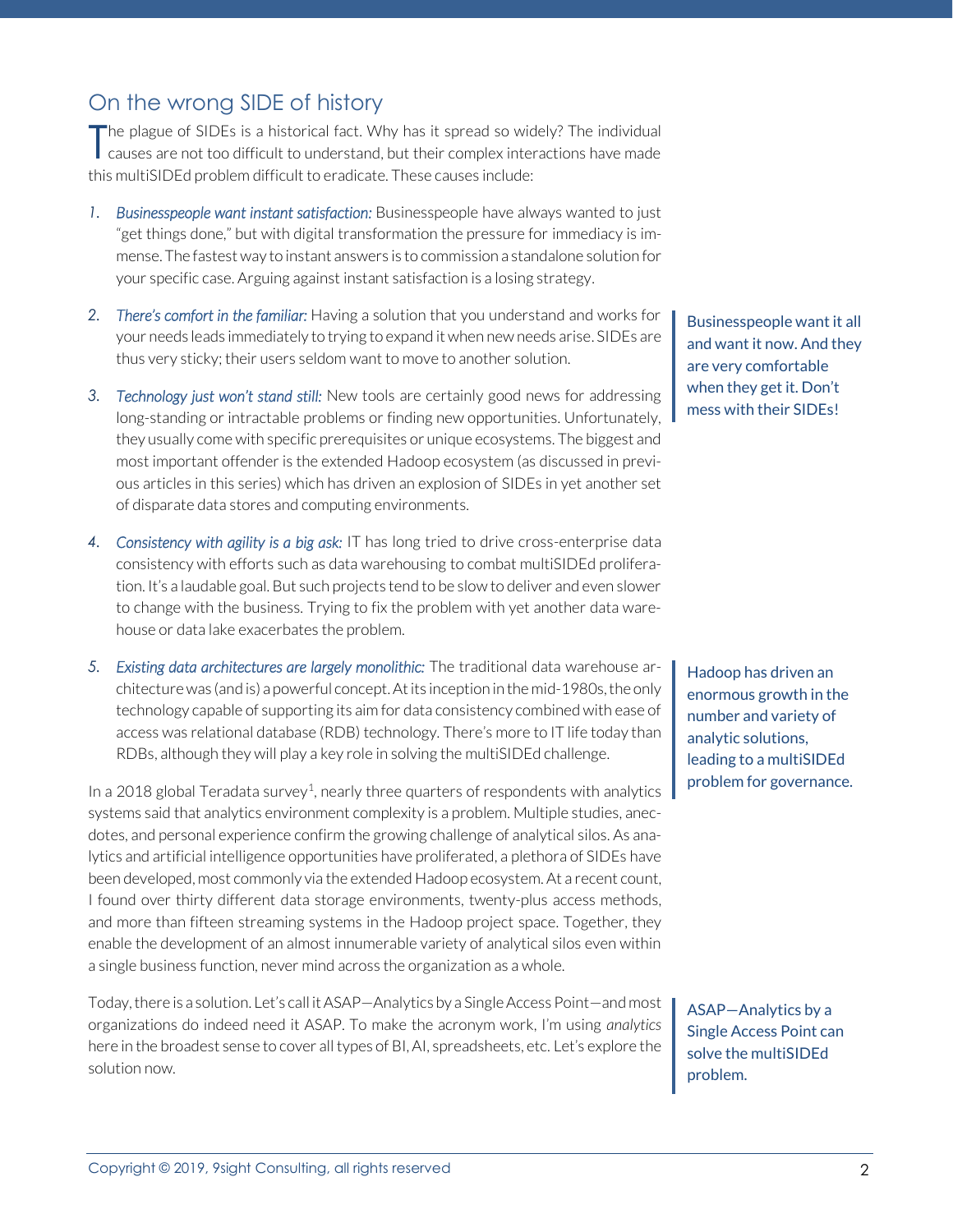### The future is ASAP

have already hinted at the core of ASAP: the relational database. In ThoughtPoint 2 of I have already hinted at the core of ASAP: the relational database. In ThoughtPoint 2 of this series, "Relational is the New Black–Uniting Data and Context<sup>2</sup>," I discussed the concept of the extended relational environment, exemplified by Teradata Vantage<sup>TM</sup>. The extensions comprise the technology needed to better support the volume, velocity and variety of externally sourced data, storage and processing for non-relational data formats, direct access to data stored locally and in remote, distributed data stores, and separation of compute and storage independently on premises and/or in the cloud.

However, the key to ASAP lies in one further feature of the system: the support for direct access to all data stores via SQL, R, Python and more. By embedding R and Python support, as well as extensive analytics functions in SQL, businesspeople, analysts, data scientists, and others can continue to use the languages they already know and love. SQL is the most common language for BI, while R and Python are the most popular analytics environments. The "magic happens" in the vertical bar between data stores and analytic engines in Figure 1.

To the right, analytic engines, languages, and tools represent the paths by which information is made available to businesspeople, analysts and data scientists. These are the user facing components of the pervasive SIDEs. These are the components that keep their users coming back for more data, more insights, more functionality. These are the sticky components of SIDEs, and anybody who wants to tackle the multiSIDEd challenge must recognize that, in general, users will cling to them like drowning men to a life raft.

To the left lie all the various data stores with their various strengths and weaknesses. There will be times when moving data from one to another may make sense or even be possible. However, the sizes and skill investments in the different stores will make such migrations a costly exercise, to be taken only when absolutely necessary. As a result, we should assume that there will always exist a variety, and even a changing variety, of data stores. The magic needed to solve the multiSIDEd challenge *must* occur in the vertical "translation" bar between these two sides.

The secret to ASAP is to retain as much of the userfacing aspects of existing SIDEs as possible.



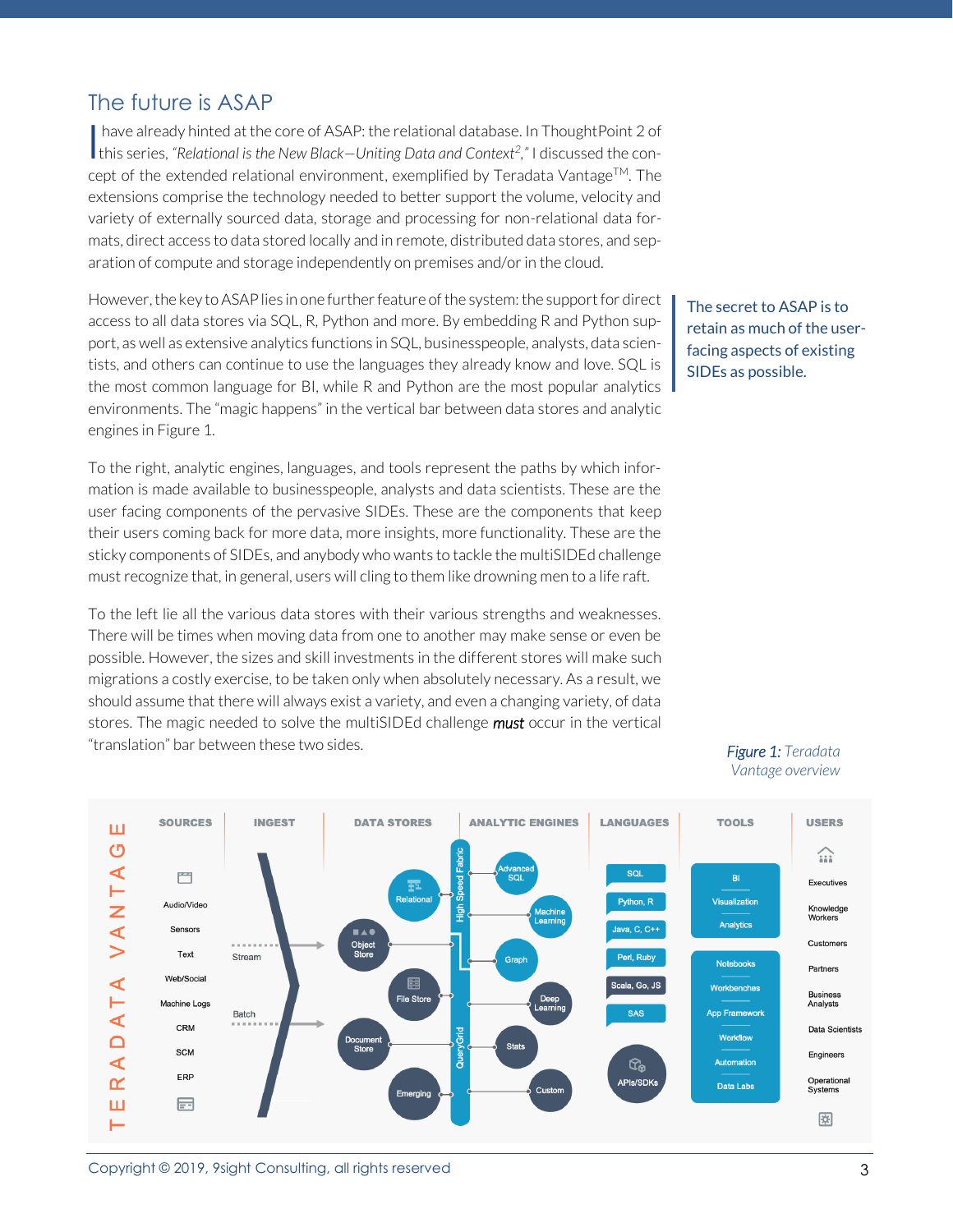Figure 1 identifies two tools—High Speed Fabric and Query Grid—that compose this bar. However, their identities are less important, representing a point-in-time view of a moving technical implementation of a set of function often called *data virtualization*. Sadly, that designation carries a lot of marketing baggage. In Business unintelligence<sup>3</sup>, I called it *reification*—defined as the process of making something abstract real. *Abstract* here is the business understanding of information and insights, as well as the applications and tools that represent them in ways that users prefer. *Real* is the actual data as stored in its various forms and stores shown. Reification translates one to the other, in both directions. A request for information in whatever language or tool preferred by the user is translated into the required languages of the underlying stores and routed to them in real time. The data results are combined and returned in the user's preferred language and tool.

At one time, this might have been seen as magic. The technology is available today to perform the task reliably and with the required performance as a key part of Teradata Vantage. This is the function that solves the multiSIDEd problem. This is what I mean by Analytics by a Single Access Point, ASAP.

#### *The parable of the new broom*

The Hadoop-based data lake debacle at the mythical truck company, Trucoeur, cost my imaginary friend, Celine Dejavu, her job as COO. It seems it was partly my fault. Soon after the publication of her story ThoughtPoint 3, *"AI and Analytics—All Gold Taps but No Plumbing<sup>4</sup> ,"* she was replaced by Jacques Noveauhomme, who—as his name suggests was determined to be the new broom that sweeps clean.

Technically, the cleanup of the truck maintenance scheduling application—a true SIDE required dealing with the plumbing that collected the data required from its multiple sources and ensured its quality and consistency. Some of the key data stores were migrated from Hadoop to Teradata and a robust delivery system was implemented behind the database and remaining Hadoop stores. A plan is in place to move some of the data lake storage to a cloud-based object store. This is a complex migration, but it turned out to be the easy part.

The users of the scheduling application were not impressed with the first version of the plan which would have required them to rewrite their application in a new language and understand how to access and use data from multiple and changing locations. A new plan was quickly written based on the reification function in Teradata Vantage, allowing users to continue with their original application with minimal rewrites.

Looking forward, Trucoeur—like many digital businesses—is planning a range of AIbased applications that will involve new tools and novel data stores. Some will be brand new; others will be a reworking of existing Hadoop-based applications. New opportunities will certainly emerge as businesspeople and data scientists take advantage to emerging data sources. All will be driven by often urgent business needs and each will risk delivering yet another analytical silo, yet another SIDE. However, ensuring data quality and consistency will remain a function of the extended relational environment now placed firmly at the core of the data management environment. And the concept of analytics by a single access point will be placed at the core of their thinking ASAP. New broom sweeping clean.

Reification (or data virtualization) offers a translation layer between multiple user-preferred tools and multiple ITpreferred data stores.

Businesspeople will continue to have urgent needs, leading to demand for new SIDEs. ASAP thinking and Teradata Vantage can prevent the emergence of new chaos.